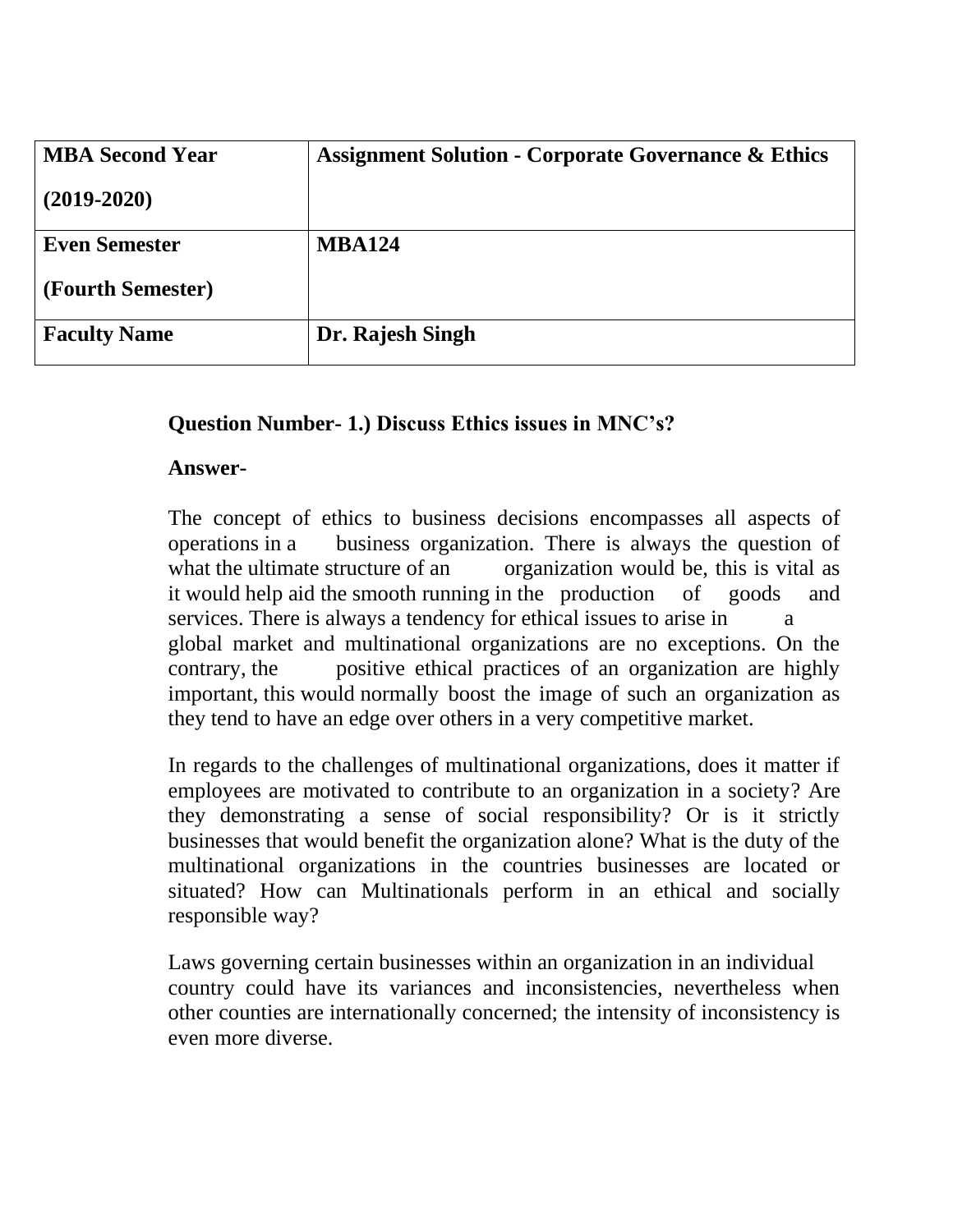Organizations that have made a cautious effort to be truly ethical must evaluate and measure the rules and regulations governing the countries in which businesses are carried out. These organizations must be aware of and must conform to the host country's domestic laws. Not neglecting trade organizations such as United Nations as well as international agreement between companies.

Multinational organizations have the ability to move about a massive amount of resources globally. Moving things from one location to the other would be the least of its problems. A lot of things that could limit profit could be worked around if things like environmental standards, production costs, taxes, safety at the work place, production costs. The size of a multinational organization and power could play a huge impact on the policy issues in a nation; such issues would be felt more by relationships with developing nations as supposed to developed nations.

Multinationals must think about its responsibilities in relation to a number of other things such as political engagements, regulations and laws, developmental and economic policies. The requirements in these areas consist of (but are not restricted to) providing local, raw materials, equity participation, preferential treatment to local sources. The MNC is not above the regulations, laws and jurisdiction of the host and should use suitable international disagreement resolution mechanisms when necessary. MNCS should avoid interfering with improper political activities, intergovernmental issues nor pay bribes to public servants. Getz suggests that control of the host is the basic right that must be recognized and respected by the MNC.

MNCs should also give licenses, in terms of realistic terms and conditions, for using properties and rights. In the area of environmental protection, MNCs should collaborate with the host country in producing and increasing national and international environmental security standards, as well as notifying the host of any possible environmental impact of the goods manufactured, services executed, and/or processes made use of.

We all are aware of Satyam scam which is the India's Biggest corporate scam. The scam is all about corporate governance and it is regarded as the 'Debacle of the Indian Financial System'. Ever since this scam the concern for good corporate governance has increased phenomenally. The Cadbury Committee defined Corporate Governance as "the system by which companies are directed and controlled" in its report called Financial Aspect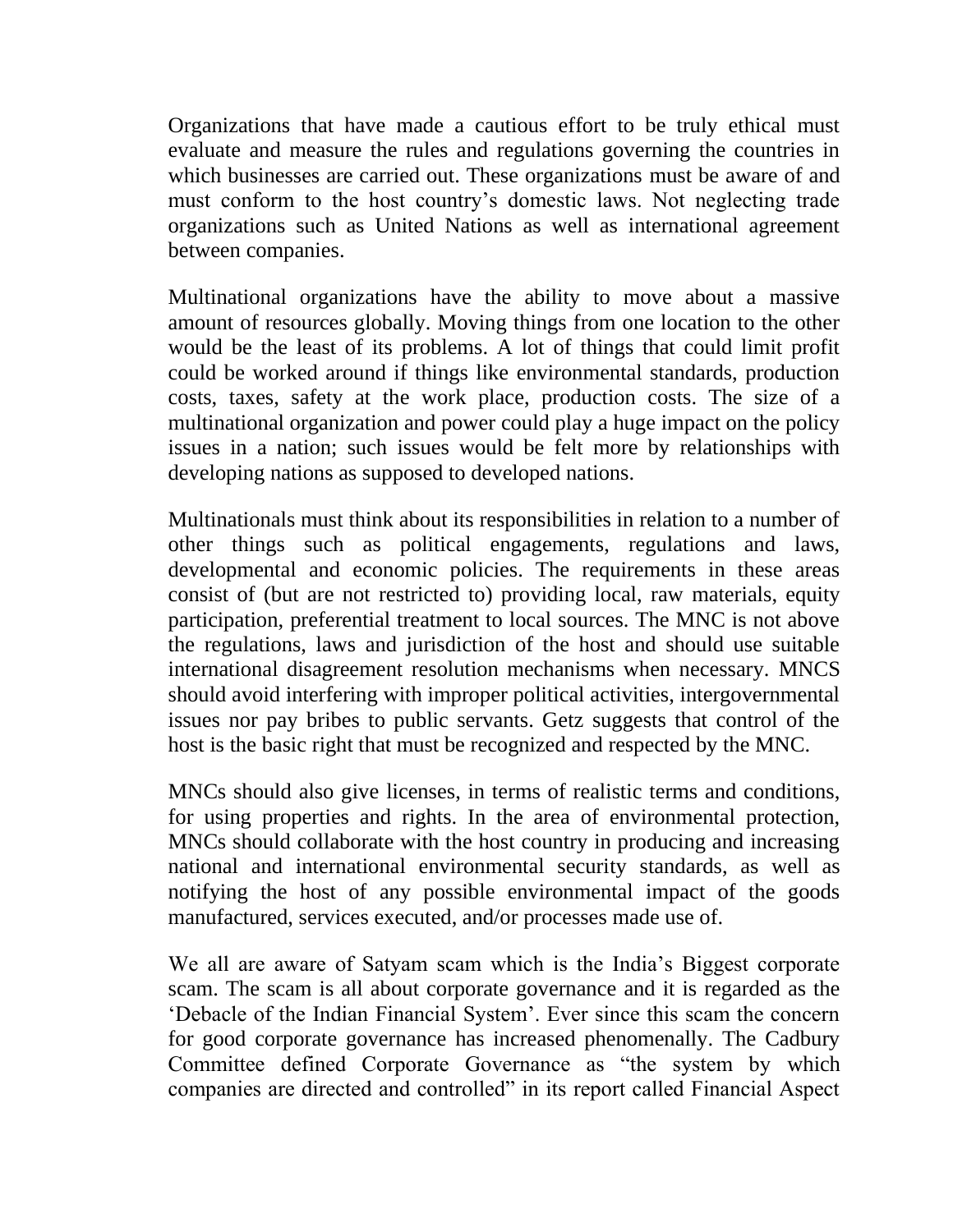of Corporate Governance published in the year 1992. In general words Corporate Governance means set of rules and regulations by which an organization is governed, controlled and directed. It is conducted by the Board of Directors or the concerned committee for the benefit of the company's stakeholders.

Generally, Corporate Governance refers to practices by which organizations are controlled, directed and governed. The fundamental concern of Corporate Governance is to ensure the conditions whereby organization's directors and manager's act in the interest of the organization and its stakeholders and to ensure the means by which managers are held accountable to capital providers for the use of assets. To achieve the objectives of ensuring fair corporate governance, the Government of India has put in place a statutory framework.

Finally, the relationship between MNCs and people rotates around consumer guidance, human rights issues and employment practices. MNCs should value consumer laws of protection and preserve the safety and health of consumers through accurate advertising and appropriate labeling.

MNC should also endorse a non-discriminatory employment policy, provide sufficient training for local employees, value workers' rights to organize for collective bargaining, discuss with with workers' representatives on labour matters, and have an objective of stable employment. Human rights responsibilities require that MNCs not discriminate on the basis of religion, gender or race and that these organizations respect the cultural and social objectives, traditions and values of the countries in which they function.

Businesses should practice building an honest reputation to endeavourer that there is the constant smooth running in an organization. In a business organization, investors should always get their moneys on time. As this help the safeguard of money movements and interests accrued over time are expected on time. There should be a vast opening for fair employee opportunities in training and promotion, timely payment of salaries and a decent working environment. Information personal to customers should be kept sacred and not be used for personal gain. Industries that exhibit a huge pollution should comply with the governments' rules and regulations regarding water, air and noise pollution.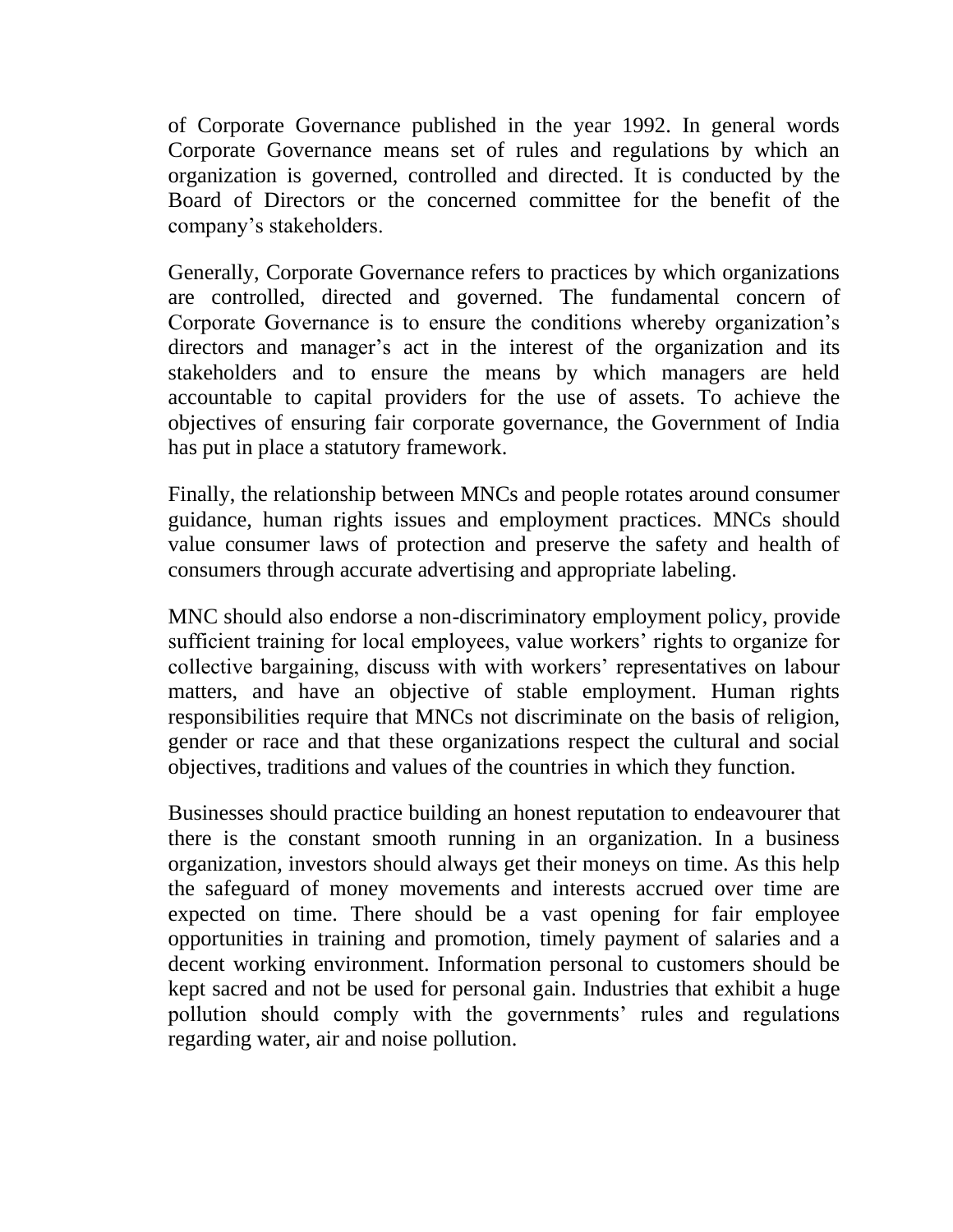Labour Union Opposition: Wal-Mart is an organization without unions. They rather operate on an open door policy as suppose to relying on the unions, they believe they do not need third parties. The open door policy actually helps employees experiencing problems within the organisation to go beyond management. The open door policy operated by the Wal-Mart management does little or nothing to help employees in a difficult situation. It claims that the policy to a certain extent helps terminate unwanted non complaint. Wal-Mart disallows employees from discussing with union representatives.

It is corrupt for Wal-Mart to ban employees to talk to union representatives given that according to the National Labour Relations Act, employers should not be allowed to put off employees from creating a union for it is their right and should be enforced if need be. There was a complaint filed from United Food and Commercial Workers Union filed a complaint with the National Labour Relations Board against Wal-Mart. "The complaint, filed with the National Labour Relations Board, alleges that Wal-Mart violated federal labour law by "bribing" employees to report on co-workers who favoured a union." These charges were denied by Wal-Mart denied. Hence it was unethical for Wal-Mart to have bribed employees as this supports fraudulent behaviours. As an organization, Wal-Mart needs to avoid certain unlawful situations such as making employees free to talk to union representatives.

# **Question Number-2.) Write short notes on**

**(a.) Insider trading (b) Discipline and discharge (c.) reorganization, rationalization and redundancy (d.) Mergers and acquisition (e) Whistle blowing**

**Answer-**

### (a.) **Insider trading**

**Insider trading** involves trading in a public company's stock by someone who has non-public, material information about that stock for any reason. Insider trading can be either illegal or legal depending on when the insider makes the trade. It is illegal when the material information is still nonpublic, and this sort of insider trading comes with harsh consequences.

Material information is any information that could substantially impact an investor's decision to buy or sell the security. Non-public information is information that is not legally available to the public.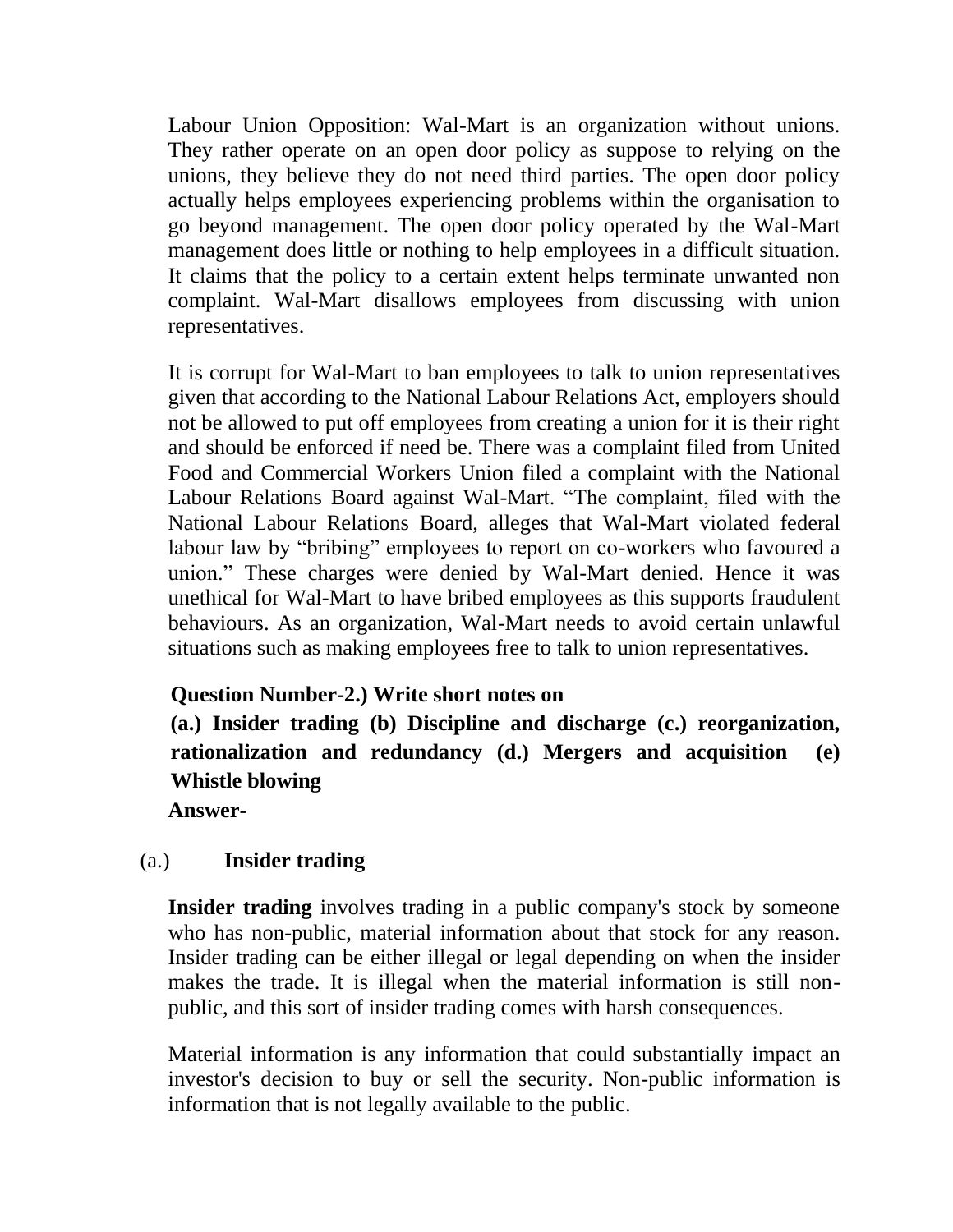Illegal insider trading includes tipping others when you have any sort of material nonpublic information. Legal insider trading happens when directors of the company purchase or sell shares, but they disclose their transactions legally. The Securities and Exchange Commission has rules to protect investments from the effects of insider trading. It does not matter how the material nonpublic information was received or if the person is employed by the company. For example, suppose someone learns about nonpublic material information from a family member and shares it with a friend. If the friend uses this insider information to profit in the stock market, then all three of the people involved could be prosecuted.

# **(b.) Discipline & Discharge-**

**Discipline** is action or inaction that is regulated to be in accordance (or to achieve accord) with a particular system of governance. Discipline is commonly applied to regulating human and animal behavior. In the academic and professional worlds a discipline is a specific branch of knowledge, learning or practice. Discipline can be a set of expectations that are required by any governing entity including the self, groups, classes, fields, industries, or societies.

Discipline is to study, learn, train, and apply a system of standards.

Discipline is not something others do to you. It is something you do for yourself. You can receive instruction or guidance from one or many sources, but the source of discipline is not external. It is internal.

Discipline is not obedience to someone else's standards to avoid punishment. It is learning and applying intentional standards to achieve meaningful objectives.

The distinction between disciplines being an external dynamic or an internal dynamic, a mandatory rule or a personal choice, is important. Understanding this at a deeper level is your gateway into a better, more discipline-driven life.

A contract creates certain obligations on one or all parties involved. The discharge of a contract happens when these obligations come to an end. There are many ways in which a contract is discharged.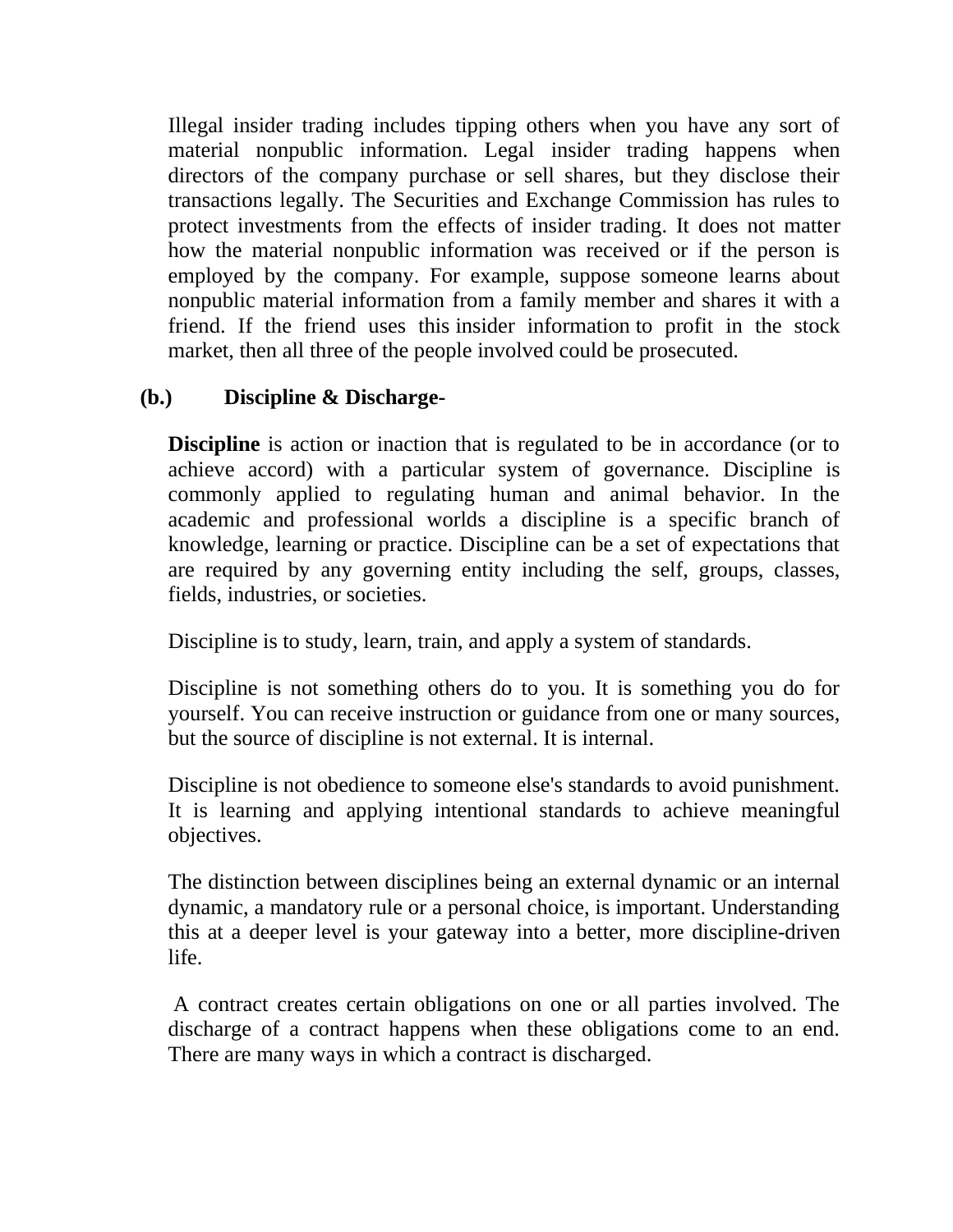When the parties to a contract fulfill the obligations arising under the contract within the time and manner prescribed, then the contract is discharged by performance.

Discharge of a contract means termination of a contract. It is the act of making a contract or agreement null. A discharged contract refers to contract that is fully performed.

Discharge may take place by:

- 1. Performance of the contract.
- 2. Accord and satisfaction.
- 3. Release
- 4. Set off.
- 5. Rescission of the contract.

6. Confusion, where the duty to pay and the right to receive unite in the same person.

#### **Reorganization**

Reorganization is a significant and disruptive overhaul of a troubled business intended to restore it to profitability. It may include shutting down or selling divisions, replacing management, cutting budgets, and laying off workers.

Reorganization requires a restatement of the company's assets and liabilities as well as negotiations with major creditors to set schedules for repayment.

### **Rationalization**

The action of attempting to explain or justify behavior or an attitude with logical reasons, even if these are not appropriate.

**Rationalization means** organizing something into a logically coherent system. Factory organization is often **rationalized** to make it as efficient as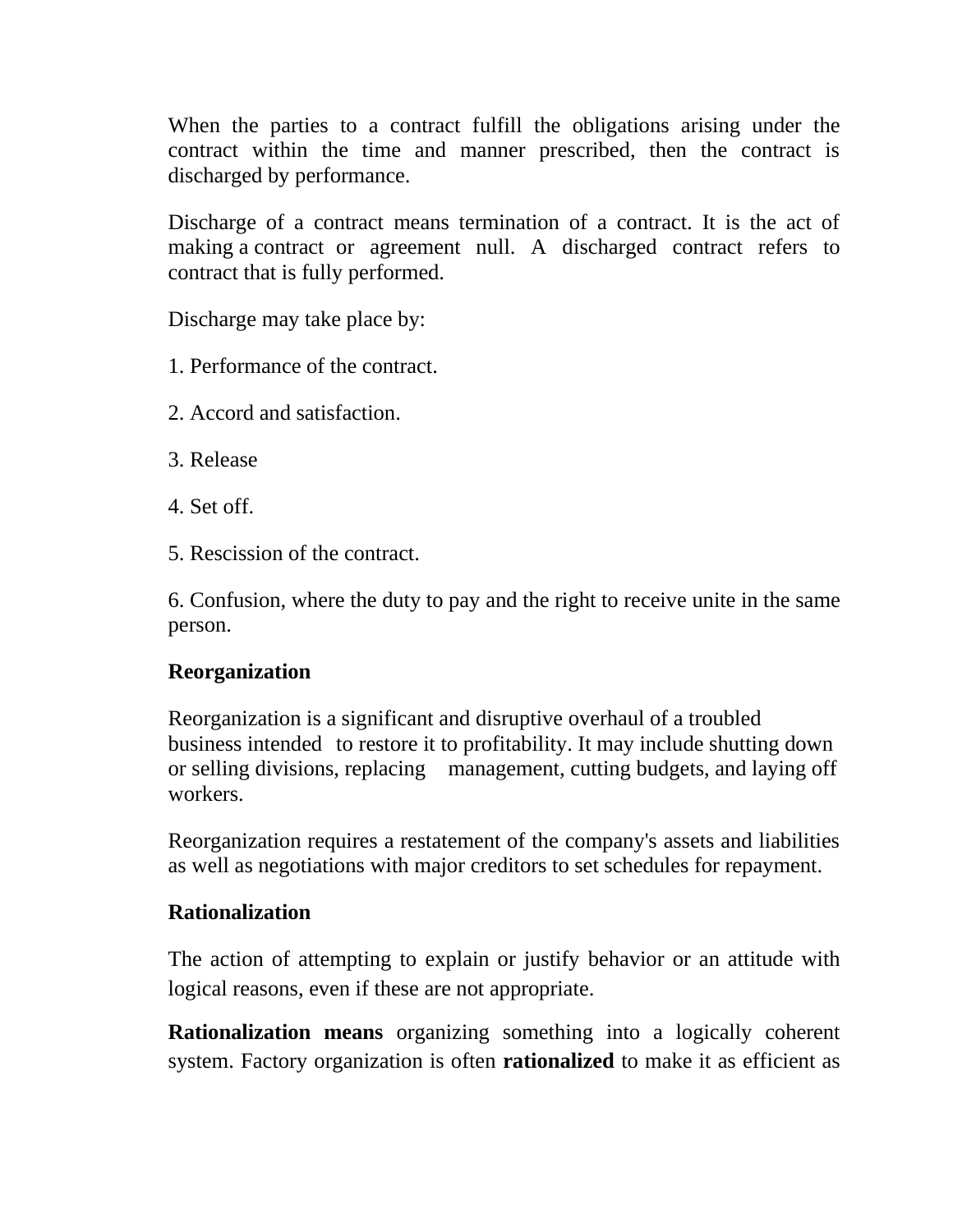possible. Sometimes **rationalization means** a way someone justifies their action.

A person might account for a bad mood or general rude behavior by explaining that bad traffic affected the morning commute, for **example**. Someone who is passed over for a promotion might **rationalize** the disappointment by claiming to not have wanted so much responsibility after all.

In **economics**, **rationalization** is an attempt to change a pre-existing ad hoc workflow into one that is based on a set of published rules. There is a tendency in modern times to quantify experience, knowledge, and work. The **rationalization** process is the practical application of knowledge to achieve a desired end.

### **Redundancy**

**Redundancy** is a system design in which a component is duplicated so if it fails there **will** be a backup. **Redundancy** has a negative connotation when the duplication is unnecessary or is simply the result of poor planning.

**Redundancy** is when we use two or more words together that mean the same thing, for **example**, 'adequate enough'. We also say something is **redundant** when a modifier's meaning is contained in the word it modifies, for **example**, 'merge together'.

### **Mergers and Acquisition**

A merger is the voluntary fusion of two companies on broadly equal terms into a new legal entity.

A merger is an agreement that unites two existing companies into one new company. There are several types of mergers and also several reasons why companies complete mergers. Mergers and acquisitions are commonly done to expand a company's reach, expand into new segments, or gain market share. All of these are done to increase shareholder value. Often, during a merger, companies have a no-shop clause to prevent purchases or mergers by additional companies.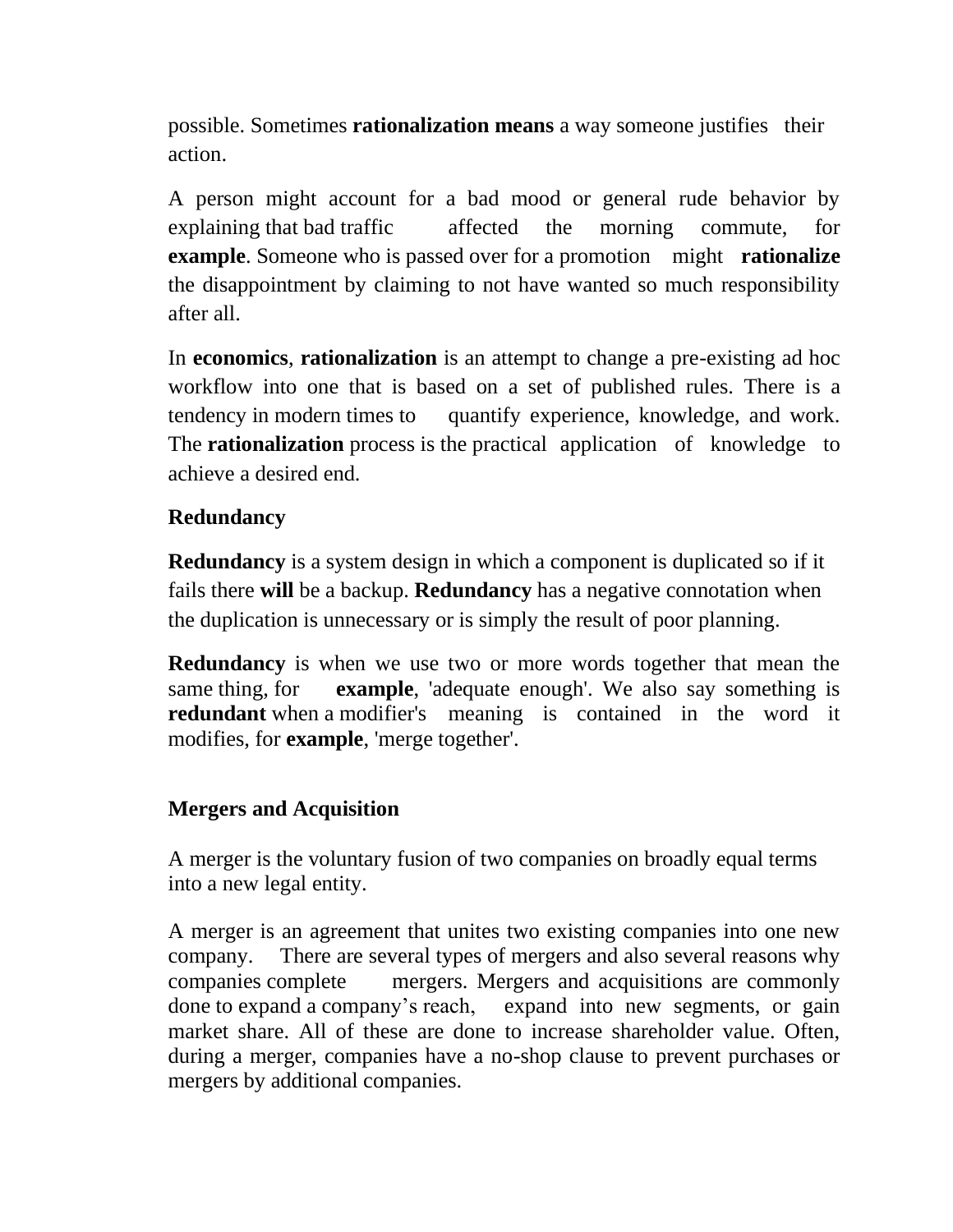Mergers are most commonly done to gain market share, reduce costs of operations, expand to new territories, unite common products, grow revenues, and increase profits—all of which should benefit the firms' shareholders. After a merger, shares of the new company are distributed to existing shareholders of both original businesses.

This is a merger between two or more companies engaged in unrelated business activities. The firms may operate in different industries or in different geographical regions. A pure conglomerate involves two firms that have nothing in common. A mixed conglomerate, on the other hand, takes place between organizations that, while operating in unrelated business activities, are actually trying to gain product or market extensions through the merger.

Mergers and acquisitions (M&A) are transactions in which the ownership of companies, other business organizations, or their operating units are transferred or consolidated with other entities. As an aspect of strategic management, M&A can allow enterprises to grow or downsize, and change the nature of their business or competitive position.

From a legal point of view, a merger is a legal consolidation of two entities into one, whereas an acquisition occurs when one entity takes ownership of another entity's stock, equity interests or assets. From a commercial and economic point of view, both types of transactions generally result in the consolidation of assets and liabilities under one entity, and the distinction between a "merger" and an "acquisition" is less clear. A transaction legally structured as an acquisition may have the effect of placing one party's business under the indirect ownership of the other party's shareholders, while a transaction legally structured as a merger may give each party's shareholders partial ownership and control of the combined enterprise. A deal may be euphemistically called a *merger of equals* if both CEOs agree that joining together is in the best interest of both of their companies, while when the deal is unfriendly (that is, when the management of the target company opposes the deal) it may be regarded as an "acquisition".

### **Whistle Blowing**

Whistle blowing is the term used when a worker passes on information concerning wrongdoing. In this guidance, we call that "making a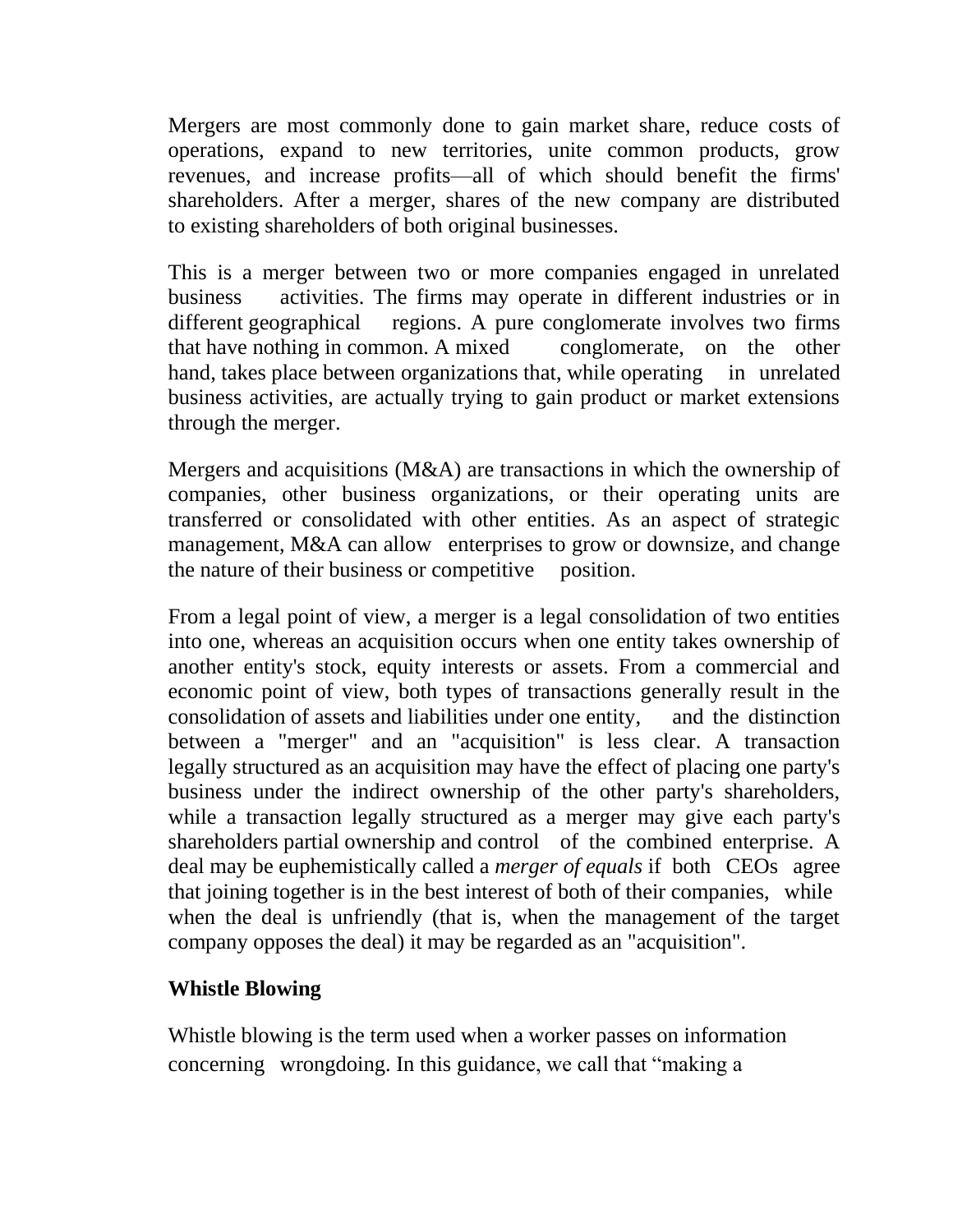disclosure" or "blowing the whistle". The wrongdoing will typically (although not necessarily) be something they have witnessed at work.

The ethics of **whistle blowing** is a tricky matter. **Whistle-blowing** brings two moral values, fairness and loyalty, into conflict. Doing what is fair or just (e.g., promoting an employee based on talent alone) often conflicts with showing loyalty (e.g., promoting a longstanding but unskilled employee).

# **PURPOSE OF WHISTLEBLOWING**

The purpose of whistle blowing is to eradicate unethical behavior in the workplace. A key component to workplace ethics and behavior is integrity, or being honest and doing the right thing at all times.

# **Question Number-3. .) Describe product safety, labeling in reference to consumer related issues?**

**Answer-**

# **Product Safety**

**Product safety** is a term used to describe policies designed to protect people from risks associated with thousands of consumer **products** they buy and use every day.

If a **product** is not **safe**, it can cause serious and often life threatening injuries. This can include broken bones, lacerations, amputations, choking hazards, strangulation, and more. For this reason, manufacturers must take action to protect consumers, ensuring all **products** are **safe**.

**Make sure** you provide information with the **product** that clearly states the age range it's designed for. Certain principles apply to all **products** intended to be used by infants and children. For example, these **products** should not have any hazards which could suffocate, strangle, or choke a child, or cause them to fall.

Packaging is essential as it is used for the identification of the products in marketing. It enhances the appearance of the label for promoting the